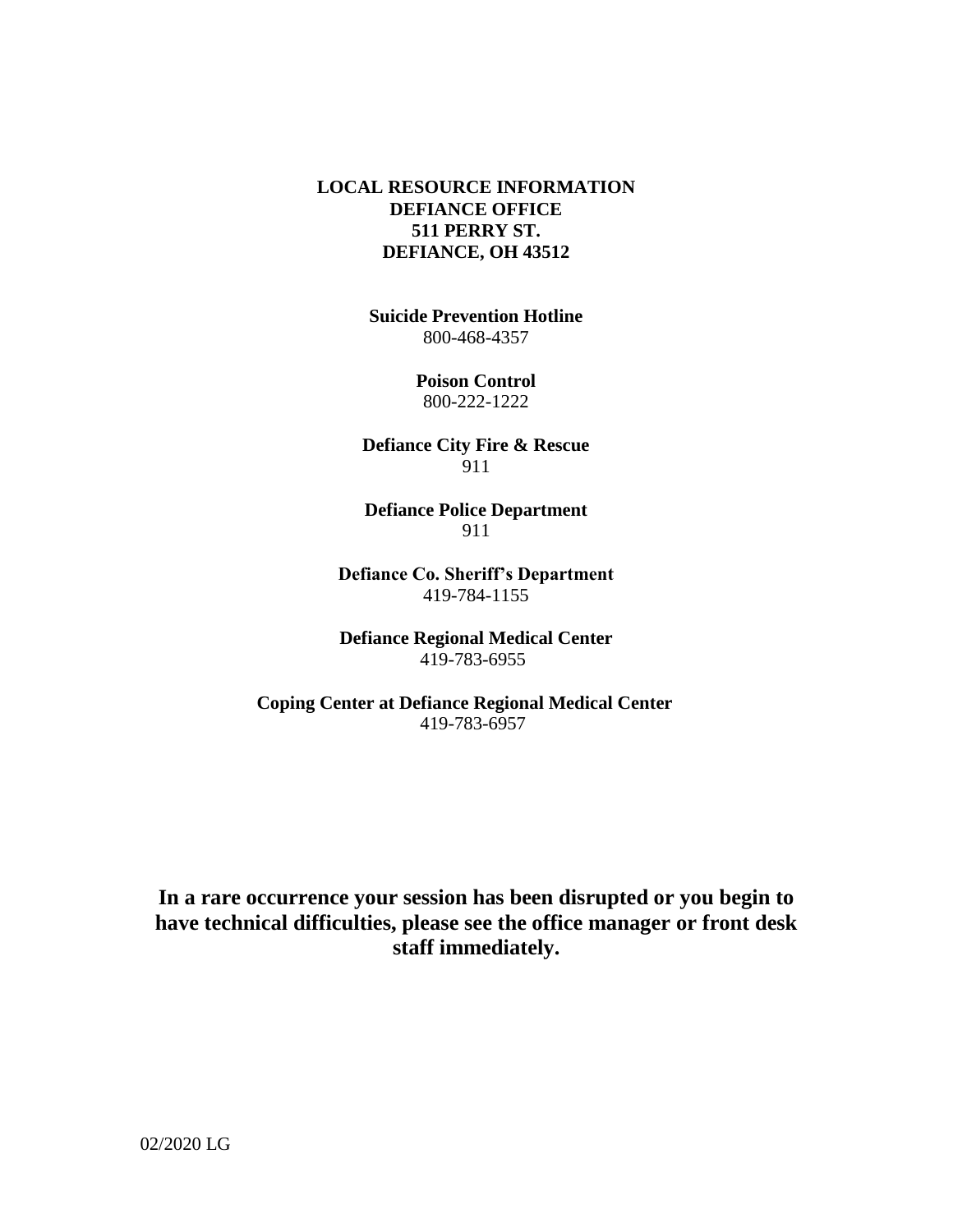### **LOCAL RESOURCE INFORMATION BRYAN OFFICE 200 VAN GUNDY DR. BRYAN, OH 43506**

**Suicide Prevention Hotline** 800-468-4357

> **Poison Control**  800-222-1222

**Bryan Fire & Rescue** 911

**Bryan Police Department** 911

**Williams Co. Sheriff's Department** 419-636-3151

**Community Hospital and Wellness Center** 419-636-1131

**Coping Center at Defiance Regional Medical Center** 419-783-6957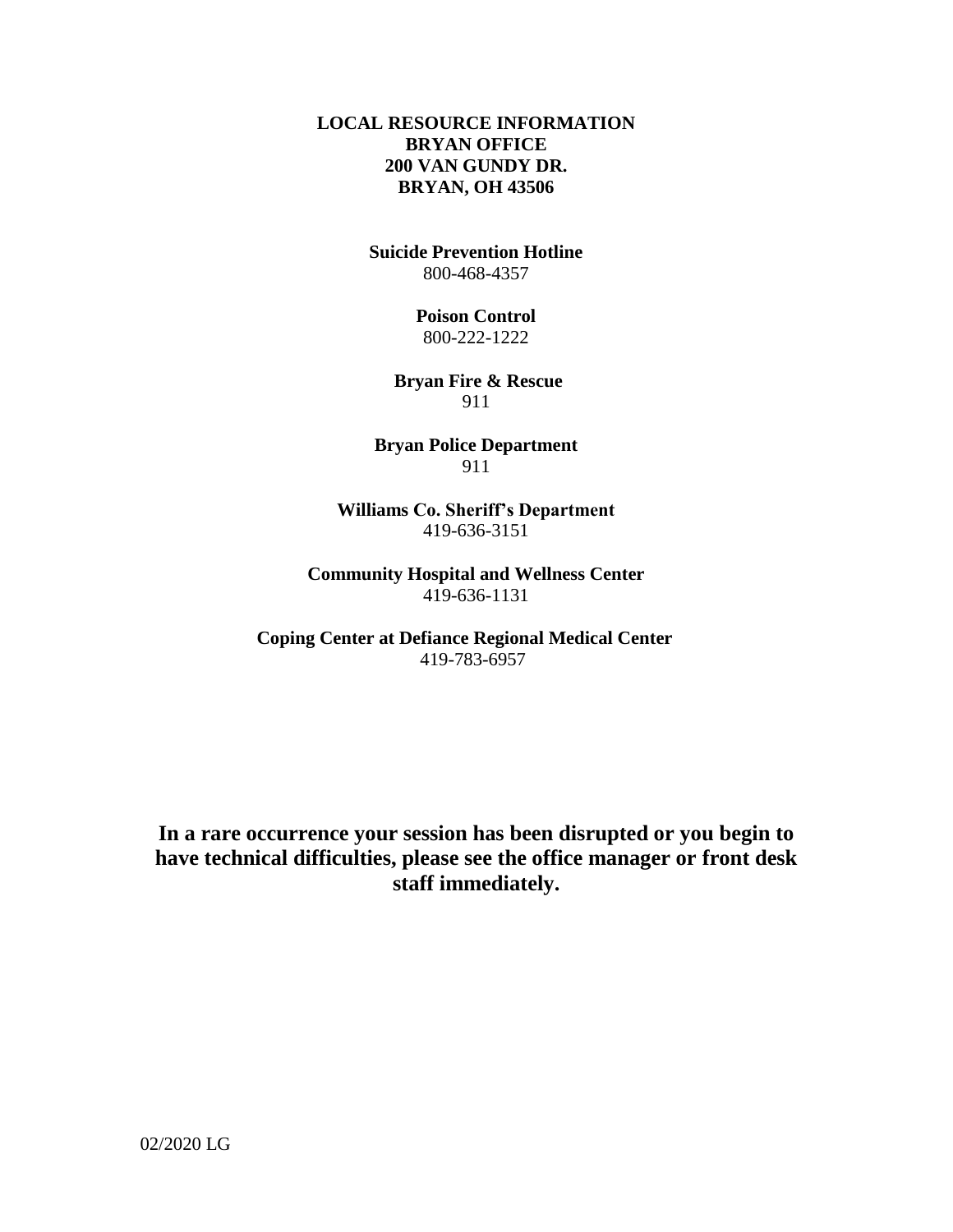### **LOCAL RESOURCE INFORMATION WAUSEON OFFICE 560 W. LINFOOT ST. WAUSEON, OH 43567**

**Suicide Prevention Hotline** 800-468-4357

> **Poison Control**  800-222-1222

**Wauseon Fire & Rescue** 911

**Wauseon Police Department** 911

**Fulton Co. Sheriff's Department** 419-335-4010

> **Fulton Co. Health Center** 419-335-2015

 **Fulton Co. Health Center – Stress Unit** 800-323-2708 419-337-8661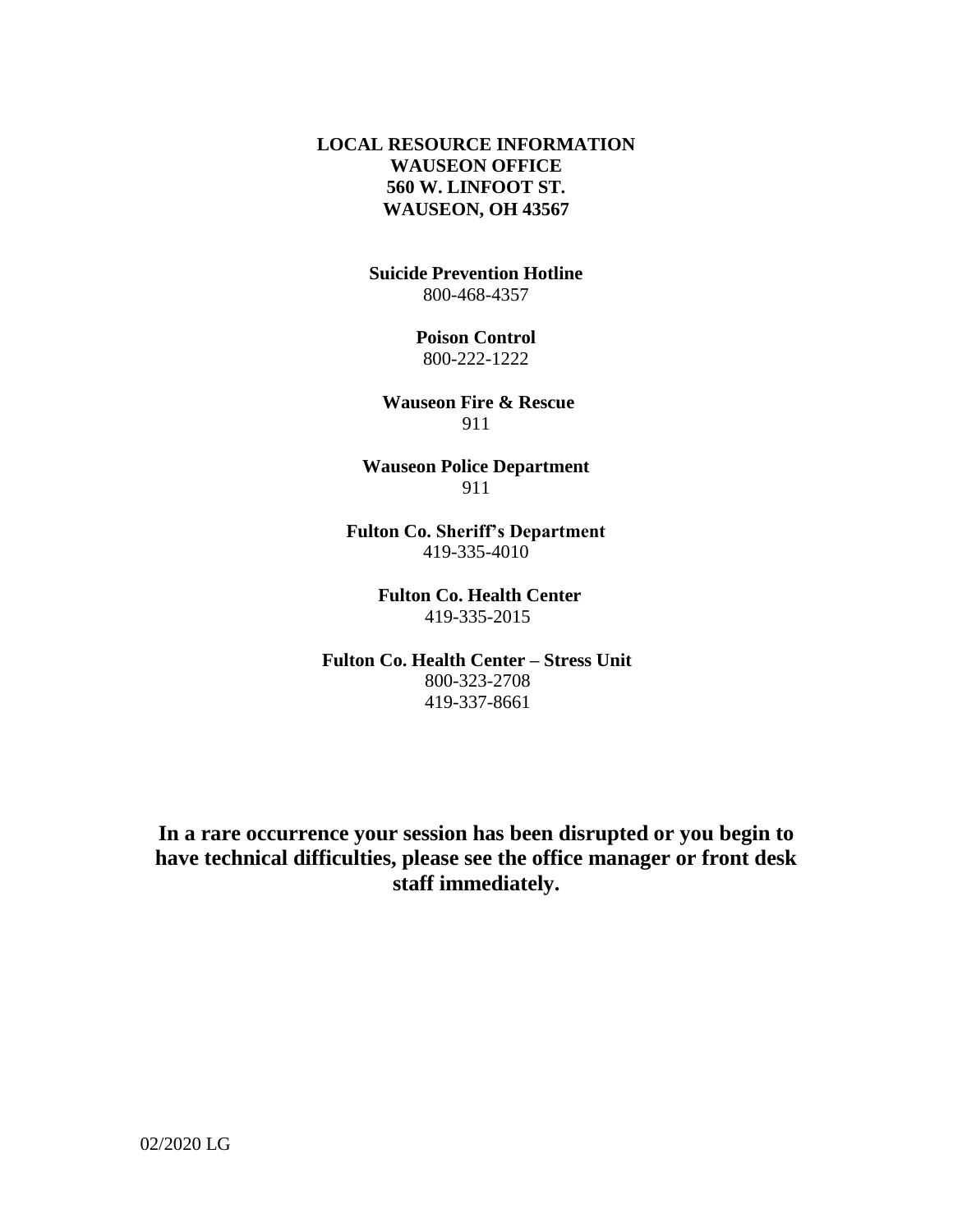### **LOCAL RESOURCE INFORMATION NAPOLEON OFFICE 118 E. CLINTON STREET NAPOLEON, OH 43545**

**Suicide Prevention Hotline** 800-468-4357

> **Poison Control**  800-222-1222

**Napoleon Fire & Rescue** 911

**Napoleon Police Department** 911

**Henry Co. Sheriff's Department** 419-592-8010

> **Henry Co. Hospital** 419-592-4015

 **Coping Center at Defiance Regional Medical Center** 419-783-6957